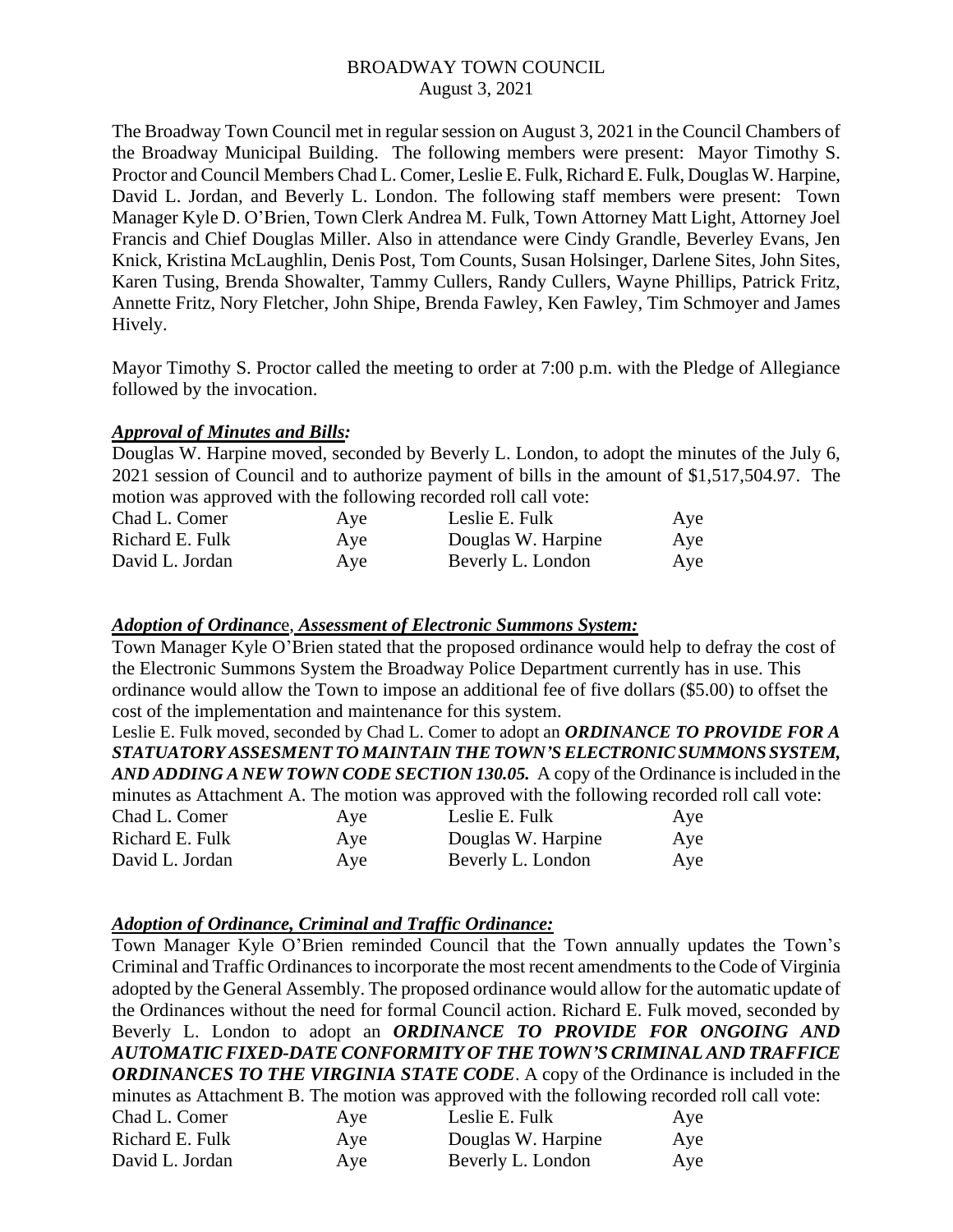### **Old Business:**

### **Sunset Drive Rezoning:**

Mr. O'Brien began by stating at the May 4, 2021 Council Meeting there was a Joint Public Hearing for the rezoning request for the property with Rockingham Tax Map No. 51-(A)-L24, which is located on South Sunset Drive in proximity to the Town limits. Due to concerns of those in attendance, an additional traffic study was completed, the Town's monitoring equipment was utilized, and additional police patrols were put into play. After all the information was reviewed, the consensus wasto bring the rezoning request for the property with Rockingham Tax map No. 51-(A)- L24 back off the table for consideration.

Mayor Timothy Proctor stated there are rules and regulations that must be followed; therefore, this will not be open for public discussion. He did acknowledge that there are many in attendance that wish to voice their concerns and he will allow a spokesperson to speak collectively for all.

Cindy Grandle, the designated spokesperson, read a letter she had prepared that reiterated the previous concerns with traffic, speed, lack of sidewalks, water pressure, public safety, and the most recent concerns that the traffic study was not correct, VDOT standards are not met, why the planning commission minutes have not been put on the Town's website and if the Town paid for the traffic study.

Mr. O'Brien responded to the concerns by stating the Town did not pay for the original traffic study that was required the developer did, the Town did however choose who did the study. He also stated the Town cannot control the portion of the road that extends into Rockingham County. The VDOT standards requiring a 50 right of way are met. He further stated that in the past sixty days Sunset Drive has been the top priority with extra police presence and distribution of tickets, the monitoring equipment being utilized, the speed limit being lowered to 25 MPH and the future installation of two digital 25 MPH signs that are like those on E. Springbrook Road. The issue on the table is the rezoning of the property on Sunset Drive. The R1 zoning is the lowest density development possible and that is what the developer is requesting. He reminded all in attendance that Rockingham County and the Town entered into a contract in 1990 for the orderly development of its annexation areas, and this property is in that conservation area and has been slated for development since that time.

Mayor Proctor requested Town Attorney Matt Light to give a few details of the contract.

Mr. Light commented that the Town and the County, after many public hearings, came to an agreement that certain land areas would be annexed into the Town with the understanding that the land would be developed. These areas must be developed before any other land may be annexed into the Town. The County made this decision that all future development will be around the towns to preserve farmland and keep growth to these localities. The agreement also states that The Town must "seriously consider" all reasonable requests for development.

Mayor Proctor stated he wanted to add that the Town took over the roads in 2006-2007. When VDOT had the roads they used their own engineers for approvals, and now the Town must hire engineers for approval of these subdivisions and trust their recommendations. If the recommendation does not show any ill impact from the property being rezoned and the Town decides against it there can be litigation due to the Councils actions.

Mr. Light agreed and stated the decision can be challenged in court and overturned.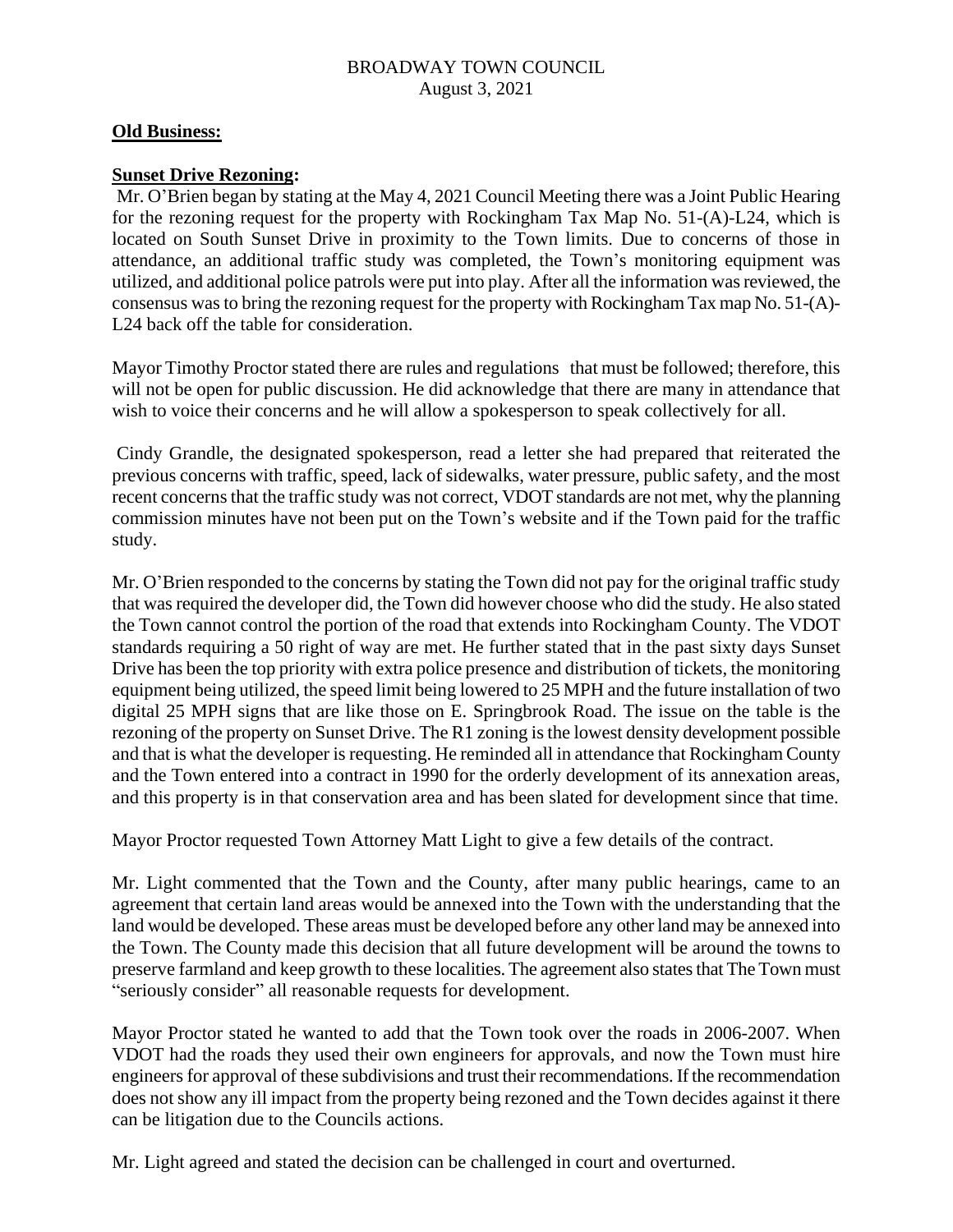Mr. O'Brien stated that when Coyote Run was approved VDOT oversaw the roads and approved the subdivision. The Town wanted more information at that time and requested the traffic study be completed to see how things would affect the area.

A County resident stated that all these comments were stated at the last meeting. She also stated that her and Ms. Grandle are not concerned with their end of the street because they are in the county. They are concerned for the safety of the people that are in the town and for all the things that were supposed to have been done that have not been completed yet.

Mr. O'Brien stated he understands. Since the Town has had control of the streets, sidewalks have been added every year at the cost of the Town. The end goal being as pedestrian friendly as can be with a sidewalk on every street in this Town. The speed issue is being addressed and will continue to be monitored. The traffic from these 21 units will not have a big impact on this area. The bigger issue is the legal impact of not following the Town's contractual obligation.

Mayor Proctor asked if there was anything in the study that stated the addition of the 21 units in the subdivision would not be advisable.

Mr. O'Brien and Town Attorney Matt Light both stated there is not.

Mr. O'Brien stated the Draper Aden study was estimating 202 single family homes in Coyote Run and Sunset Springs was proposed to be duplexes. Both subdivisions will end up being smaller than what was estimated on the studies that were completed.

Cindy Grandle questioned when this information was known.

Mr. O'Brien responded by explaining when a subdivision is being brought forth for development a preliminary plat is done by a planner. After reviewing the topography of the land, a final plat is developed for approval. The final plat is typically smaller than the preliminary because there are always areas that cannot be developed due to the land itself. Therefore, the traffic study is estimated for more homes than there will be.

Mr. O'Brien reminded all in attendance that the issue before Council is the rezoning of the property off Sunset Drive. This subdivision is around growth and development and that is where the County and Town planned for development.

Mayor Proctor stated there are basically two or three things before the Council on this issue, with the main complaint being traffic. That issue is being addressed with the extra patrols and the new signs that will be placed as soon as they are available. He reiterated Town must seek professional guidance for this sort of issue and there is nothing in their recommendation that states there will be a dire impact to this area.

Tom Counts stated what you are saying is we do not have an option, by contract this property must be developed. So, there is no democratic process here.

Mr. O'Brien stated it is a Representative Government. Virginia is a Dillon Rule state which means the Town only has the authority that the Commonwealth gives. When Virginia changes laws the Town must conform to them.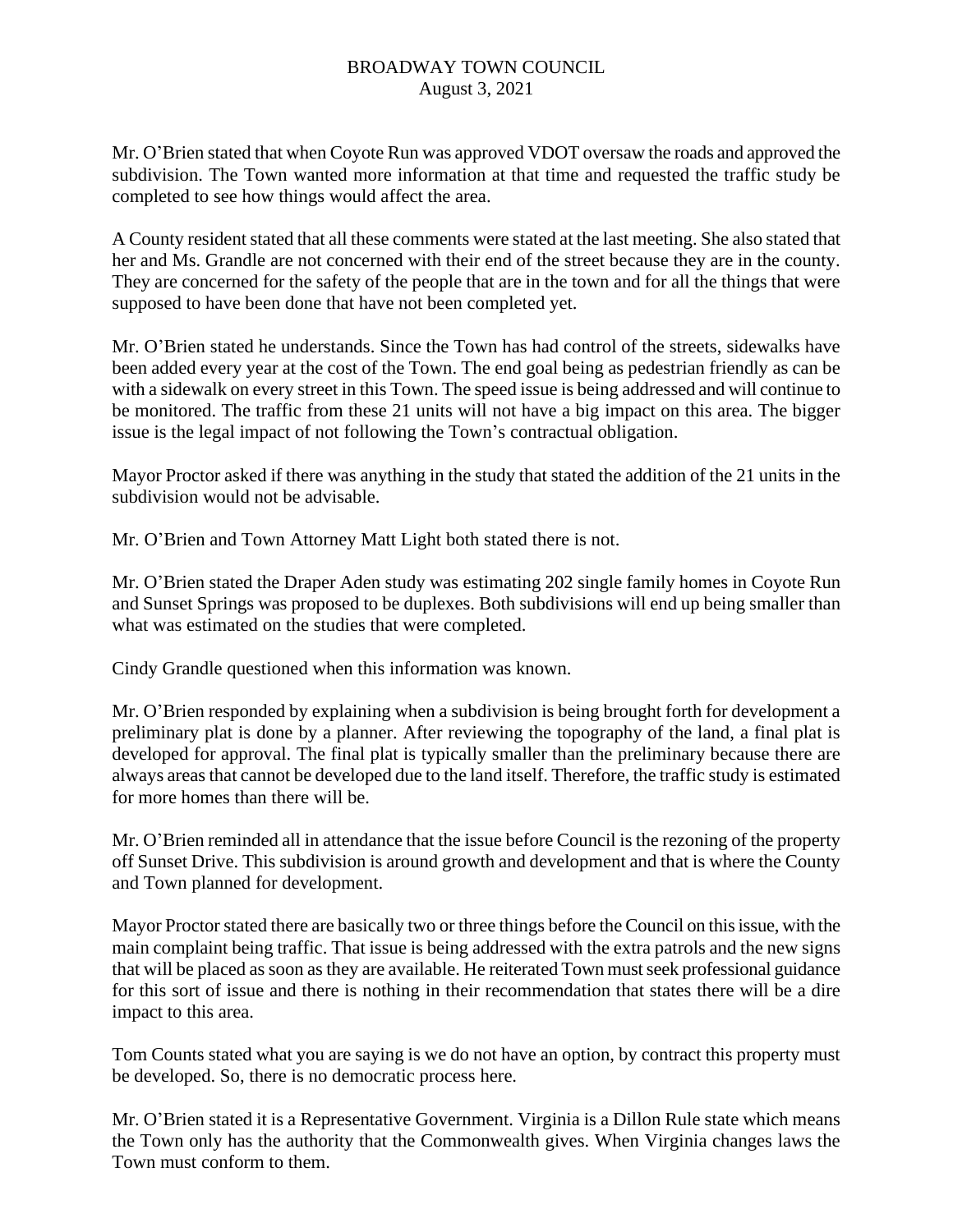Mayor Proctor stated it was time for the matter to come back to Council and asked if there was a motion on the floor.

David L. Jordan moved, seconded by Richard E. Fulk, to adopt *AN ORDINANCE TO REZONE ROCKINGHAM TAX MAP NO.51-(A)-L24* as previously presented to the Council. A copy of the Ordinance is included in the minutes as Attachment C. The motion was approved with the following recorded roll call vote:

| Chad L. Comer      | Aye | Leslie E. Fulk     | Aye |
|--------------------|-----|--------------------|-----|
| Richard E. Fulk    | Aye | Douglas W. Harpine | Aye |
| David L. Jordan    | Aye | Beverly L. London  | Aye |
| Timothy S. Proctor | Aye |                    |     |

After a five-minute recess, Mayor Proctor reconvened the meeting.

### *Old Business:*

Mr. O'Brien reported on the following items:

- **Pool House:** The Town currently has 6 plan holders and is cautiously optimistic that a plan will be chosen, and the updates will be completed before the next pool season begins.
- **Old School House:** The Town has purchased the property and the leases for the current tenants are in the renegotiation process.
- **Stimulus Act Funding:** The Council members began the process of delivering the money granted to the local businesses. There were reports of astonishment and gratitude from the business owners. The water, sewer and trash credit are being applied to the September water billing.

## *Committee Reports:*

### *Parks & Recreation Committee:*

Chairman Doug Harpine stated he has given a list of concerns from the parks to Mr. O'Brien to be addressed. He requested if anyone sees anything to let Mr. O'Brien know.

### *Finance Committee:*

No report.

## *Personnel/Police Committee:*

Chairman Leslie Fulk stated the resolution for Larry Good will be done at another time due to family health issues. A copy of the police report for the month of July is included in the minutes as Attachment D.

### *Utilities Committee:*

No report. Mr. O'Brien commented that the Town's water supply is still good, even though there has been no rain all summer. A copy of the water production report for the month of July is included in the minutes as Attachment E.

## *Streets & Properties Committee:*

No report.